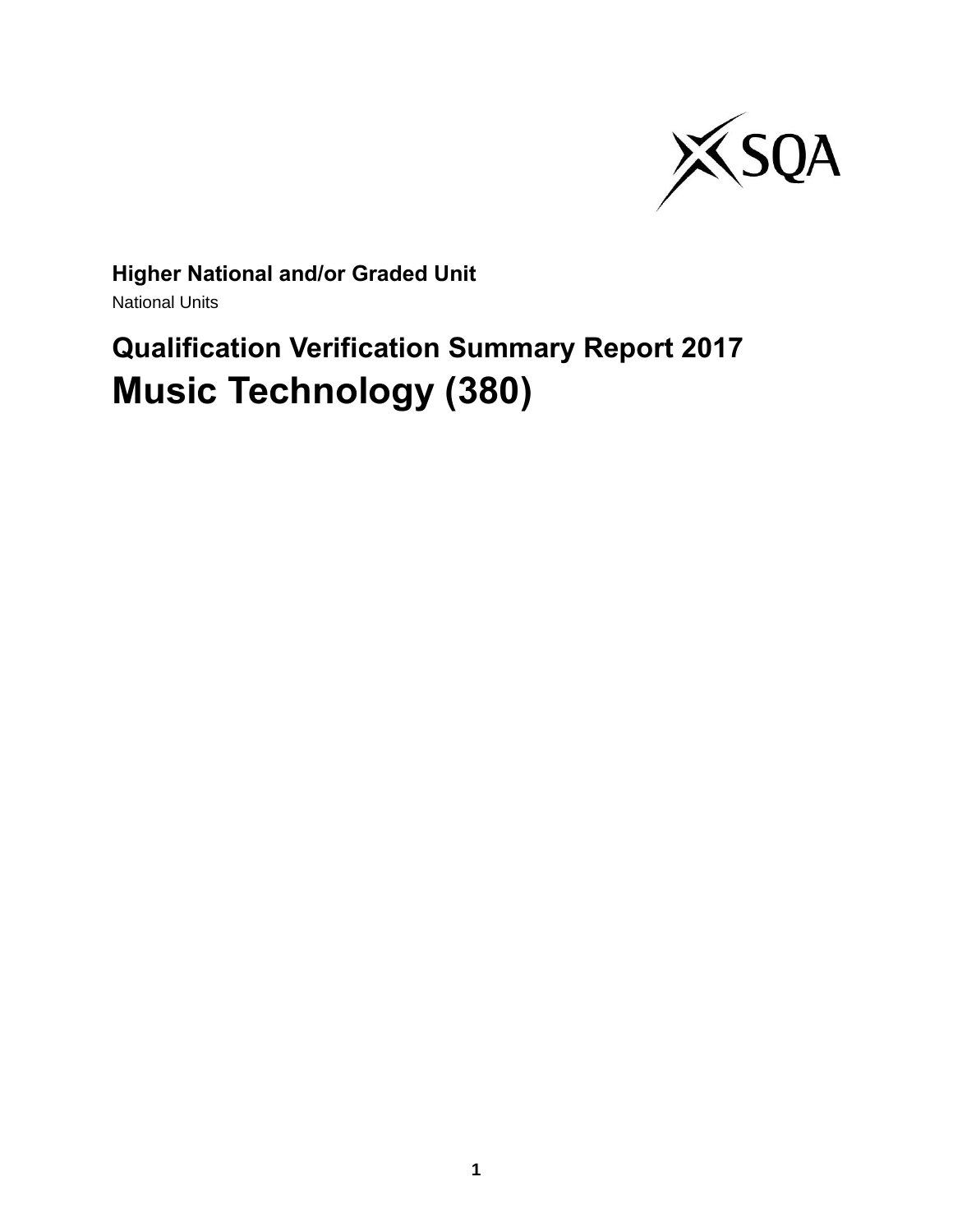## **Introduction**

The units verified this session were:

| <b>DJ1W35</b>  | <b>Acoustics 1</b>                                         |
|----------------|------------------------------------------------------------|
| <b>F5DX 11</b> | Music: MIDI Sequencing                                     |
| <b>F5DV 12</b> | Music: MIDI Sequencing                                     |
| FN92 11        | Sound Design in Visual Media Applications: An Introduction |
| F58H 12        | Sound Engineering and Production                           |
| <b>F5DW 11</b> | Sound Engineering and Production                           |
| F506 34        | Sound Production: Graded Unit 1                            |
| <b>DR2R 35</b> | Sound Production: Graded Unit 2                            |
| DJ36 34        | Sound Production Practice 1                                |
| <b>DR1K35</b>  | <b>Sound Production Practice 2</b>                         |
| <b>H1TF11</b>  | Sound Production: Recording and Editing                    |
| H1M2 35        | Sound Production Theory 2                                  |
| <b>H7F946</b>  | Sound: Understanding the Signal Path                       |

## **Category 2: Resources**

## **Criterion 2.4: There must be evidence of initial and ongoing reviews of assessment environments; equipment; and reference, learning and assessment materials.**

All centres verified could provide evidence of regular reviews of the assessment environment, assessment procedures, equipment, learning resources and assessment materials.

# **Category 3: Candidate support**

## **Criterion 3.2: Candidates' development needs and prior achievements (where appropriate) must be matched against the requirements of the award.**

All centres were found to match candidates' development needs and prior achievements against the requirements of the award. All centres verified had robust and supportive procedures in place to interview candidates, determine prior experience, and identify extra support needs.

In one centre, learners had access to lab facilities when they were not timetabled. Learners were also able to use the facilities in the evenings and at weekends to work on projects and tasks set.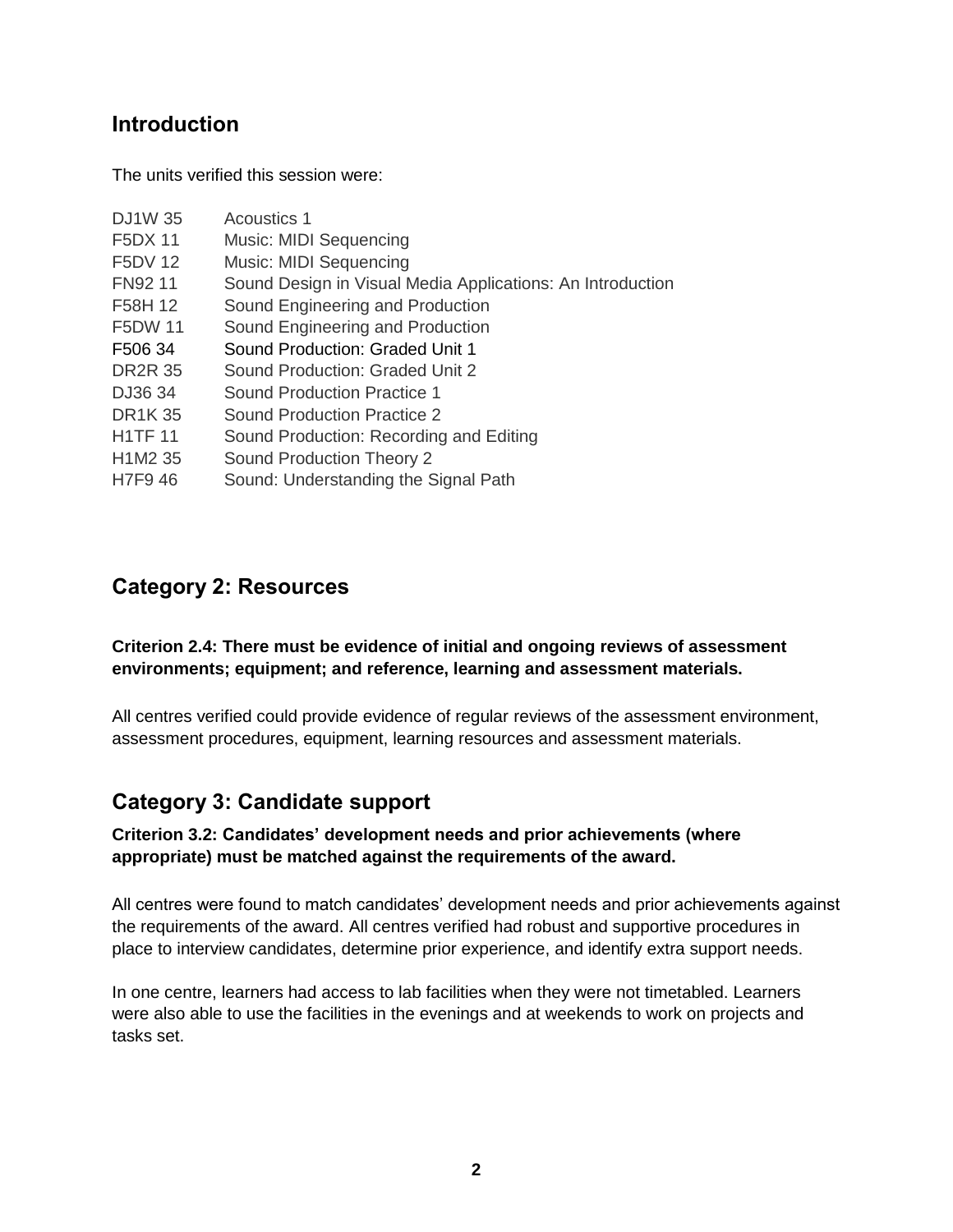## **Criterion 3.3: Candidates must have scheduled contact with their assessor to review their progress and to revise their assessment plans accordingly.**

In all centres, verified candidates were found to have scheduled contact with their assessor to review their progress and to revise their assessment plans accordingly.

## **Category 4: Internal assessment and verification**

**Criterion 4.2: Internal assessment and verification procedures must be implemented to ensure standardisation of assessment.**

On most verification visits, the centre's assessment and verification procedures were implemented to ensure standardisation of assessment.

Where assessment is integrated across a range of units, it is recommended that this is taken into account during pre-delivery review.

## **Criterion 4.3: Assessment instruments and methods and their selection and use must be valid, reliable, practicable, equitable and fair.**

Assessment instruments and methods, and their selection and use, were found to be valid, reliable, practicable, equitable and fair on most external verification visits. Most centres were using SQA generated support materials or centre-devised assessments that were engaging, and involved tasks deriving from naturally occurring evidence.

For Sound Production: Graded Unit 1 (F506 34), it is essential that learners are given instruction to create a portfolio that may be used to gain employment. Learners must also research sound production job roles, and the findings should be used to inform the contents of the portfolio. The assessment task should also make clear that Graded Unit 1 is an individual portfolio project. Centres should also refer to the assessment support pack (ASP) to inform grading and marking learners.

Centres are advised to ensure that the assessment for Sound: Understanding the Signal Path (H7F9 46) is clear in specifying that two systems are required.

There was a recommendation and a reminder that centres can make use of SQA's prior verification service for internally devised assessments.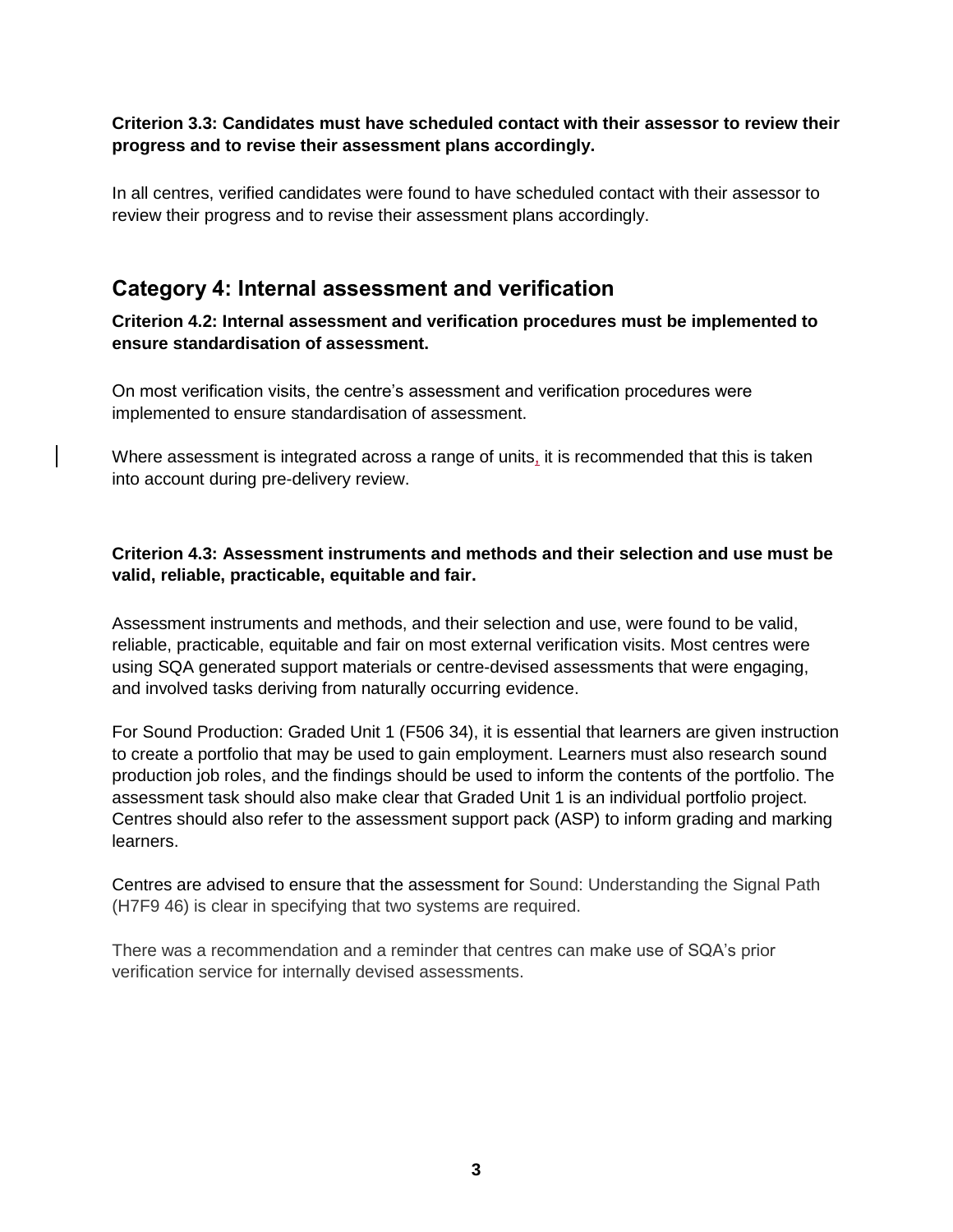## **Criterion 4.4: Assessment evidence must be the candidate's own work, generated under SQA's required conditions.**

All centres were taking appropriate steps to ensure that assessment evidence was the learner's own work, generated under SQA's required conditions. One centre had captured an extra DVD demonstrating the learner performance of Sound Production Practice 1 (DJ3634) – this informed the verification process and confirmed the authenticity of the evidence and is good practice.

In particular for Sound Production: Graded Unit 1, in circumstances where candidates are working in groups, each candidate's individual input must be clear to the assessor. This can be difficult to establish depending on the task(s) being completed.

## **Criterion 4.6: Evidence of candidates' work must be accurately and consistently judged by assessors against SQA's requirements.**

On most verification visits, evidence of candidates' work was found to be accurately and consistently judged by assessors against SQA's requirements. There was good practice in one centre that had produced detailed marking guidelines, with accompanying checklists for the units.

To assist in ensuring evidence requirement are being met, centres could create a summary of evidence required, to inform assessment marking and internal verification.

#### **Criterion 4.7: Candidate evidence must be retained in line with SQA requirements.**

Almost all centres had retained candidate evidence in line with SQA requirements for the purposes of internal and external verification.

## **Criterion 4.9: Feedback from qualification verifiers must be disseminated to staff and used to inform assessment practice.**

All centres were able to provide sufficient evidence that feedback from qualification verifiers was disseminated to staff and used to inform assessment practice, to highlight what is being done well, and to focus on areas for improvement.